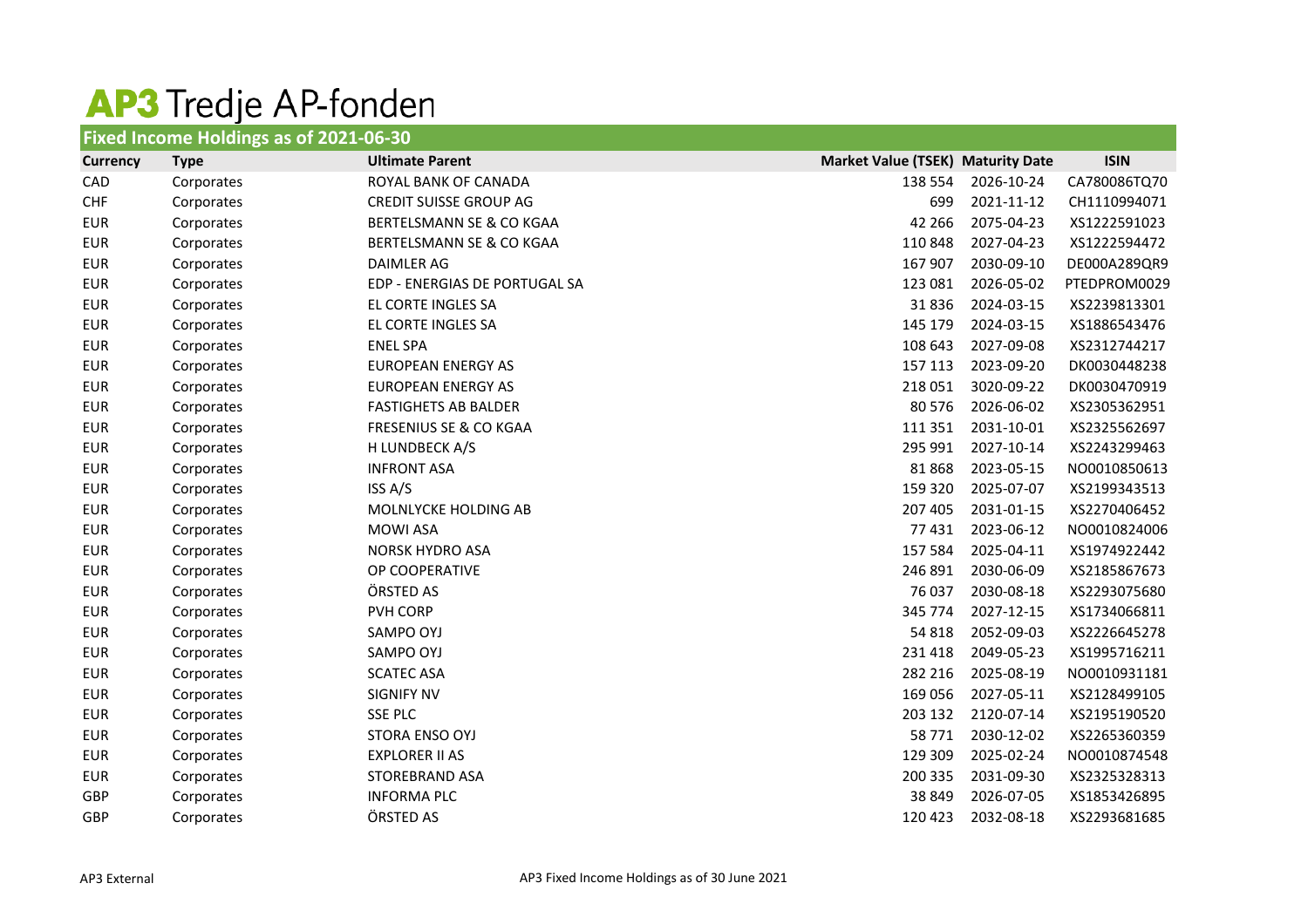| <b>Currency</b> | <b>Type</b> | <b>Ultimate Parent</b>             | <b>Market Value (TSEK) Maturity Date</b> |            | <b>ISIN</b>  |
|-----------------|-------------|------------------------------------|------------------------------------------|------------|--------------|
| <b>GBP</b>      | Corporates  | LEGAL & GENERAL GROUP PLC          | 109 775                                  | 2045-10-27 | XS1310962839 |
| GBP             | Corporates  | LEGAL & GENERAL GROUP PLC          | 191 010                                  | 2041-07-23 | XS0441379095 |
| GBP             | Corporates  | LEGAL & GENERAL GROUP PLC          | 386 964                                  | 2049-11-26 | XS2083961370 |
| GBP             | Corporates  | PEARSON PLC                        | 144 849                                  | 2030-06-04 | XS2044910466 |
| GBP             | Corporates  | ROTHESAY LIFE PLC                  | 196 532                                  | 2026-07-12 | XS2027400063 |
| GBP             | Corporates  | ROTHESAY LIFE PLC                  | 439 464                                  | 2025-10-30 | XS1312953596 |
| <b>NOK</b>      | Corporates  | <b>DNB ASA</b>                     | 51 524                                   | 2119-09-27 | NO0010858749 |
| <b>NOK</b>      | Corporates  | <b>GLX HOLDING AS</b>              | 51 635                                   | 2023-12-08 | NO0010812092 |
| <b>NOK</b>      | Corporates  | <b>ORKLA ASA</b>                   | 106 421                                  | 2031-06-04 | NO0011013716 |
| <b>NOK</b>      | Corporates  | <b>ORKLA ASA</b>                   | 126 311                                  | 2028-06-07 | NO0011013708 |
| <b>SEK</b>      | Corporates  | <b>SSCP LAGER BIDCO</b>            | 134 948                                  | 2024-10-31 | SE0013358686 |
| <b>SEK</b>      | Corporates  | <b>ARISE AB</b>                    | 51798                                    | 2022-03-31 | SE0009607088 |
| <b>SEK</b>      | Corporates  | COOR SERVICE MANAGEMENT HOLDING AB | 10 122                                   | 2024-03-20 | SE0012377299 |
| <b>SEK</b>      | Corporates  | <b>ELLEVIO</b>                     | 4 578 824                                | 2040-06-01 |              |
| <b>SEK</b>      | Corporates  | ELLEVIO HOLDING AB                 | 256 332                                  | 2027-06-11 | XS2187708198 |
| <b>SEK</b>      | Corporates  | ELLEVIO HOLDING AB                 | 371 582                                  | 2025-02-12 | XS1768718576 |
| <b>SEK</b>      | Corporates  | <b>EPIROC AB</b>                   | 135 958                                  | 2026-05-18 | XS2258568695 |
| <b>SEK</b>      | Corporates  | LÄNSFÖRSÄKRINGAR BANK AB           | 149 841                                  | 2025-09-25 | SE0013104155 |
| <b>SEK</b>      | Corporates  | <b>HEMSO FASTIGHETS AB</b>         | 260 784                                  | 2024-10-02 | XS1692152785 |
| <b>SEK</b>      | Corporates  | <b>HEMSO FASTIGHETS AB</b>         | 148 925                                  | 2025-11-25 | XS2263780657 |
| <b>SEK</b>      | Corporates  | <b>HEXAGON AB</b>                  | 101 978                                  | 2025-09-17 | SE0013104130 |
| <b>SEK</b>      | Corporates  | <b>HOLMEN AB</b>                   | 151 127                                  | 2025-08-28 | SE0012676195 |
| <b>SEK</b>      | Corporates  | IA HEDIN BIL AB                    | 103 740                                  | 2022-10-05 | SE0010360701 |
| <b>SEK</b>      | Corporates  | IF P&C INSURANCE HLDGS             | 153 232                                  | 2046-12-01 | XS1525537145 |
| <b>SEK</b>      | Corporates  | <b>INDUSTRIVARDEN AB</b>           | 107 058                                  | 2025-02-20 | SE0012676757 |
| <b>SEK</b>      | Corporates  | INDUSTRIVARDEN AB                  | 126 817                                  | 2026-02-23 | SE0013882834 |
| <b>SEK</b>      | Corporates  | <b>JERNHUSEN AB</b>                | 115 956                                  | 2025-04-23 | SE0013359601 |
| <b>SEK</b>      | Corporates  | L E LUNDBERGFORETAGEN AB           | 247 425                                  | 2027-06-03 | SE0013882750 |
| <b>SEK</b>      | Corporates  | LANDSHYPOTEK EKONOMISK FORENING    | 26 129                                   | 2031-03-03 | SE0013104445 |
| <b>SEK</b>      | Corporates  | <b>NORSK HYDRO ASA</b>             | 215 092                                  | 2022-11-07 | NO0010809676 |
| <b>SEK</b>      | Corporates  | OREXO AB                           | 111 181                                  | 2025-02-11 | SE0015193958 |
| <b>SEK</b>      | Corporates  | RIKSHEM AB                         | 148 471                                  | 2026-01-19 | XS2288091874 |
| <b>SEK</b>      | Corporates  | <b>RIKSHEM AB</b>                  | 164 774                                  | 2025-12-11 | XS2188806066 |
| <b>SEK</b>      | Corporates  | <b>RIKSHEM AB</b>                  | 302 477                                  | 2025-02-03 | XS2112951392 |
| <b>SEK</b>      | Corporates  | SAMPO OYJ                          | 75 648                                   | 2046-12-01 | XS1525537061 |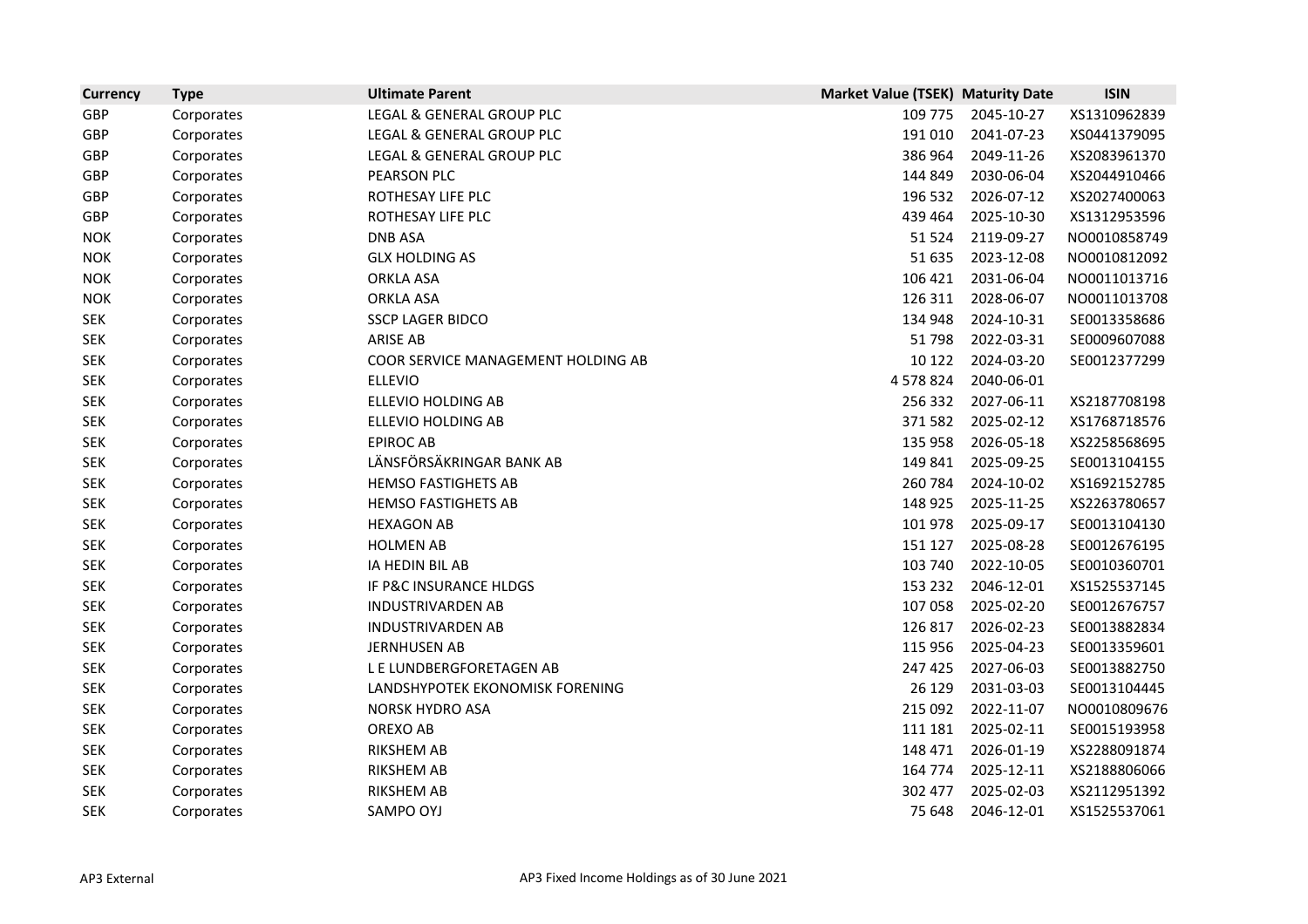| <b>Currency</b> | <b>Type</b> | <b>Ultimate Parent</b>      | <b>Market Value (TSEK) Maturity Date</b> |            | <b>ISIN</b>  |
|-----------------|-------------|-----------------------------|------------------------------------------|------------|--------------|
| <b>SEK</b>      | Corporates  | SAMPO OYJ                   | 330 979                                  | 2026-03-17 | XS2077655624 |
| <b>SEK</b>      | Corporates  | <b>SBAB BANK AB</b>         | 4 1 7 4                                  | 2170-12-05 | SE0012193779 |
| <b>SEK</b>      | Corporates  | <b>SBAB BANK AB</b>         | 56 544                                   | 2170-03-05 | SE0012193787 |
| <b>SEK</b>      | Corporates  | <b>SBAB BANK AB</b>         | 87 301                                   | 2024-06-20 | XS2015229516 |
| <b>SEK</b>      | Corporates  | <b>SBAB BANK AB</b>         | 156 345                                  | 2026-02-25 | SE0013102050 |
| <b>SEK</b>      | Corporates  | <b>SBAB BANK AB</b>         | 162 839                                  | 2030-06-03 | XS2181907580 |
| <b>SEK</b>      | Corporates  | <b>SERNEKE GROUP AB</b>     | 33 113                                   | 2022-12-01 | SE0011256338 |
| <b>SEK</b>      | Corporates  | <b>SINCH AB</b>             | 146 945                                  | 2024-11-27 | SE0013382140 |
| <b>SEK</b>      | Corporates  | <b>SSAB AB</b>              | 72 606                                   | 2024-06-26 | XS2017330221 |
| <b>SEK</b>      | Corporates  | <b>SSAB AB</b>              | 114 562                                  | 2026-06-16 | XS2353270239 |
| <b>SEK</b>      | Corporates  | STOCKHOLM EXERGI HOLDING AB | 124 551                                  | 2028-05-11 | SE0013102241 |
| <b>SEK</b>      | Corporates  | STOCKHOLM EXERGI HOLDING AB | 132 081                                  | 2022-05-18 | SE0007075130 |
| <b>SEK</b>      | Corporates  | STOCKHOLM EXERGI HOLDING AB | 139 962                                  | 2027-09-17 | SE0013101912 |
| <b>SEK</b>      | Corporates  | STOCKHOLM EXERGI HOLDING AB | 313 745                                  | 2025-02-24 | SE0010599019 |
| <b>SEK</b>      | Corporates  | STORA ENSO OYJ              | 80 243                                   | 2024-02-20 | XS1953910764 |
| <b>SEK</b>      | Corporates  | STORA ENSO OYJ              | 317 615                                  | 2025-04-29 | XS2163334621 |
| <b>SEK</b>      | Corporates  | SVENSKA CELLULOSA AB SCA    | 199 207                                  | 2028-06-21 | SE0013102381 |
| <b>SEK</b>      | Corporates  | SVENSKA CELLULOSA AB SCA    | 339 280                                  | 2027-09-23 | SE0013882586 |
| <b>SEK</b>      | Corporates  | <b>SWEDISH MATCH AB</b>     | 151 272                                  | 2022-05-30 | XS1619638528 |
| <b>SEK</b>      | Corporates  | <b>SWEDISH MATCH AB</b>     | 401 026                                  | 2026-02-24 | XS2306815114 |
| <b>SEK</b>      | Corporates  | TELE2 AB                    | 110 923                                  | 2025-06-10 | XS2187707463 |
| <b>SEK</b>      | Corporates  | <b>TELIA CO AB</b>          | 167 494                                  | 2077-10-04 | XS1590778889 |
| <b>SEK</b>      | Corporates  | TELIA CO AB                 | 217038                                   | 2077-10-04 | XS1590783533 |
| <b>SEK</b>      | Corporates  | VASAKRONAN HOLDING AB       | 91 355                                   | 2023-01-16 | SE0010766121 |
| <b>SEK</b>      | Corporates  | VASAKRONAN HOLDING AB       | 423 920                                  | 2026-04-02 | XS2150179237 |
| <b>SEK</b>      | Corporates  | <b>VOLKSWAGEN AG</b>        | 150 735                                  | 2022-02-21 | XS1867695469 |
| <b>SEK</b>      | Corporates  | <b>VOLKSWAGEN AG</b>        | 202 167                                  | 2023-01-24 | XS2108957874 |
| <b>SEK</b>      | Corporates  | <b>VOLVO TREASURY AB</b>    | 100 774                                  | 2022-05-19 | XS1911747399 |
| <b>SEK</b>      | Corporates  | <b>VOLVO TREASURY AB</b>    | 151 519                                  | 2023-09-28 | XS2237377572 |
| <b>SEK</b>      | Corporates  | <b>VOLVO TREASURY AB</b>    | 151 524                                  | 2022-11-04 | XS2075253240 |
| <b>SEK</b>      | Corporates  | <b>VOLVO TREASURY AB</b>    | 158 137                                  | 2024-05-06 | XS2168406408 |
| <b>SEK</b>      | Corporates  | <b>VOLVOFINANS BANK AB</b>  | 121 129                                  | 2025-01-27 | SE0012194017 |
| <b>SEK</b>      | Corporates  | <b>VOLVOFINANS BANK AB</b>  | 150 873                                  | 2022-03-09 | SE0010832691 |
| <b>SEK</b>      | Corporates  | <b>WILLHEM AB</b>           | 100 399                                  | 2025-02-22 | SE0012193993 |
| <b>SEK</b>      | Corporates  | <b>WILLHEM AB</b>           | 150 685                                  | 2021-11-01 | SE0009242332 |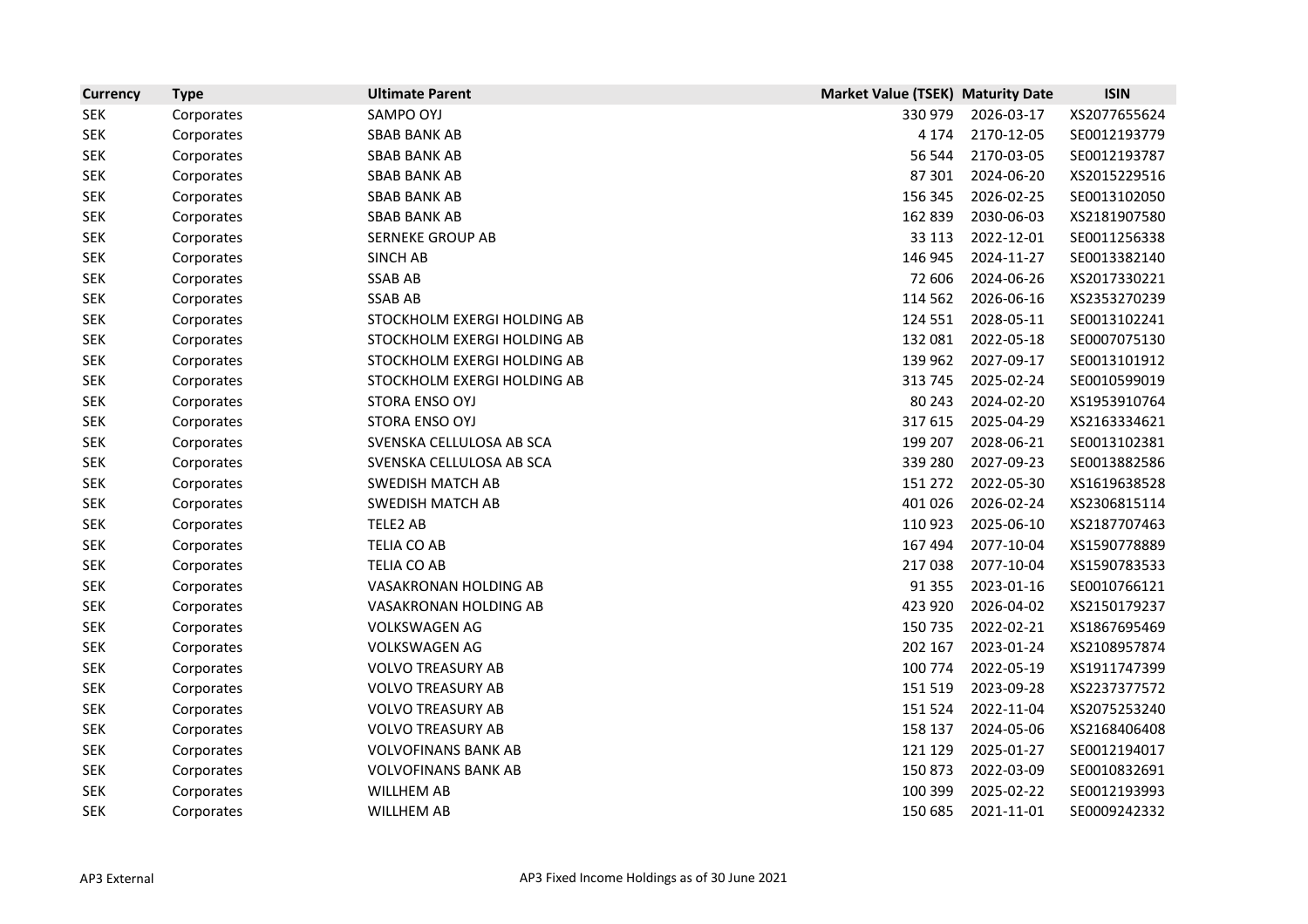| <b>Currency</b> | <b>Type</b>              | <b>Ultimate Parent</b>                             | <b>Market Value (TSEK) Maturity Date</b> |            | <b>ISIN</b>  |
|-----------------|--------------------------|----------------------------------------------------|------------------------------------------|------------|--------------|
| <b>SEK</b>      | Corporates               | <b>WILLHEM AB</b>                                  | 151 231                                  | 2022-12-04 | SE0012676088 |
| <b>SEK</b>      | Corporates               | <b>WILLHEM AB</b>                                  | 151 745                                  | 2025-02-22 | SE0012193985 |
| <b>USD</b>      | Corporates               | <b>APPLE INC</b>                                   | 339 261                                  | 2028-02-08 | US037833EC07 |
| <b>USD</b>      | Corporates               | ASTRAZENECA PLC                                    | 104 288                                  | 2030-08-06 | US046353AW81 |
| <b>USD</b>      | Corporates               | ASTRAZENECA PLC                                    | 199 883                                  | 2029-01-17 | US046353AT52 |
| <b>USD</b>      | Corporates               | <b>DANONE SA</b>                                   | 46 441                                   | 2026-11-02 | USF12033TP59 |
| <b>USD</b>      | Corporates               | EDP - ENERGIAS DE PORTUGAL SA                      | 213 415                                  | 2028-01-24 | XS2233217558 |
| <b>USD</b>      | Corporates               | ENBW ENERGIE BADEN-WUERTTEMBERG AG                 | 265 970                                  | 2077-04-05 | XS1498442521 |
| <b>USD</b>      | Corporates               | JOHNSON CONTROLS INTERNATIONAL PLC                 | 165 794                                  | 2030-09-15 | US47837RAA86 |
| <b>USD</b>      | Corporates               | KOMMUNINVEST COOPERATIVE SOCIETY                   | 439 300                                  | 2023-04-24 | XS2081157401 |
| <b>USD</b>      | Corporates               | <b>NORDEA BANK ABP</b>                             | 339 562                                  | 2050-03-12 | XS1202090947 |
| <b>USD</b>      | Corporates               | PRUDENTIAL FINANCIAL INC                           | 28 302                                   | 2044-03-15 | US744320AN25 |
| <b>USD</b>      | Corporates               | PRUDENTIAL FINANCIAL INC                           | 43 761                                   | 2030-03-10 | US74432QCG82 |
| <b>USD</b>      | Corporates               | PRUDENTIAL FINANCIAL INC                           | 74 630                                   | 2047-09-15 | US744320AW24 |
| <b>USD</b>      | Corporates               | PRUDENTIAL PLC                                     | 66 726                                   | 2021-09-23 | XS0873630742 |
| <b>USD</b>      | Corporates               | SOCIETE GENERALE SA                                | 134 835                                  | 2021-09-13 | USF43628C734 |
| <b>USD</b>      | Corporates               | SOCIETE GENERALE SA                                | 181 382                                  | 2120-07-14 | USF84914CU62 |
| <b>USD</b>      | Corporates               | <b>SSE PLC</b>                                     | 107 569                                  | 2077-09-16 | XS1572343744 |
| <b>USD</b>      | Corporates               | STADSHYPOTEK AB                                    | 302 950                                  | 2167-03-01 | XS1952091202 |
| <b>EUR</b>      | Governments & Sovereigns | EUROPEAN INVESTMENT BANK                           | 444 363                                  | 2026-11-13 | XS1107718279 |
| <b>EUR</b>      | Governments & Sovereigns | <b>KFW</b>                                         | 225 357                                  | 2029-06-15 | XS2331327564 |
| <b>EUR</b>      | Governments & Sovereigns | KINGDOM OF SPAIN                                   | 56 625                                   | 2023-01-31 | ES00000123U9 |
| <b>EUR</b>      | Governments & Sovereigns | KINGDOM OF SPAIN                                   | 102 356                                  | 2023-04-30 | ES0000012F84 |
| <b>EUR</b>      | Governments & Sovereigns | KINGDOM OF SPAIN                                   | 102 759                                  | 2025-01-31 | ES0000012F92 |
| <b>EUR</b>      | Governments & Sovereigns | KINGDOM OF SPAIN                                   | 103 753                                  | 2024-07-30 | ES0000012E85 |
| <b>EUR</b>      | Governments & Sovereigns | KINGDOM OF SPAIN                                   | 110 381                                  | 2026-10-31 | ES00000128H5 |
| <b>EUR</b>      | Governments & Sovereigns | KINGDOM OF SPAIN                                   | 111 926                                  | 2027-10-31 | ES0000012A89 |
| <b>EUR</b>      | Governments & Sovereigns | KINGDOM OF SPAIN                                   | 114 085                                  | 2024-10-31 | ES00000126B2 |
| <b>EUR</b>      | Governments & Sovereigns | KINGDOM OF SPAIN                                   | 114 332                                  | 2024-04-30 | ES00000124W3 |
| <b>EUR</b>      | Governments & Sovereigns | KINGDOM OF SPAIN                                   | 116 065                                  | 2023-10-31 | ES00000123X3 |
| <b>EUR</b>      | Governments & Sovereigns | KINGDOM OF SPAIN                                   | 166 936                                  | 2027-04-30 | ES00000128P8 |
| <b>EUR</b>      | Governments & Sovereigns | REPUBLIC OF FINLAND                                | 214 933                                  | 2029-09-15 | FI4000369467 |
| <b>GBP</b>      | Governments & Sovereigns | <b>INTL FINANCE CORP</b>                           | 657 678                                  | 2023-12-15 | XS1854000343 |
| GBP             | Governments & Sovereigns | <b>KFW</b>                                         | 483 054                                  | 2026-09-15 | XS2034715305 |
| GBP             | Governments & Sovereigns | UNITED KINGDOM OF GREAT BRITAIN AND NORTHERN IRELA | 180 303                                  | 2023-07-22 | GB00BF0HZ991 |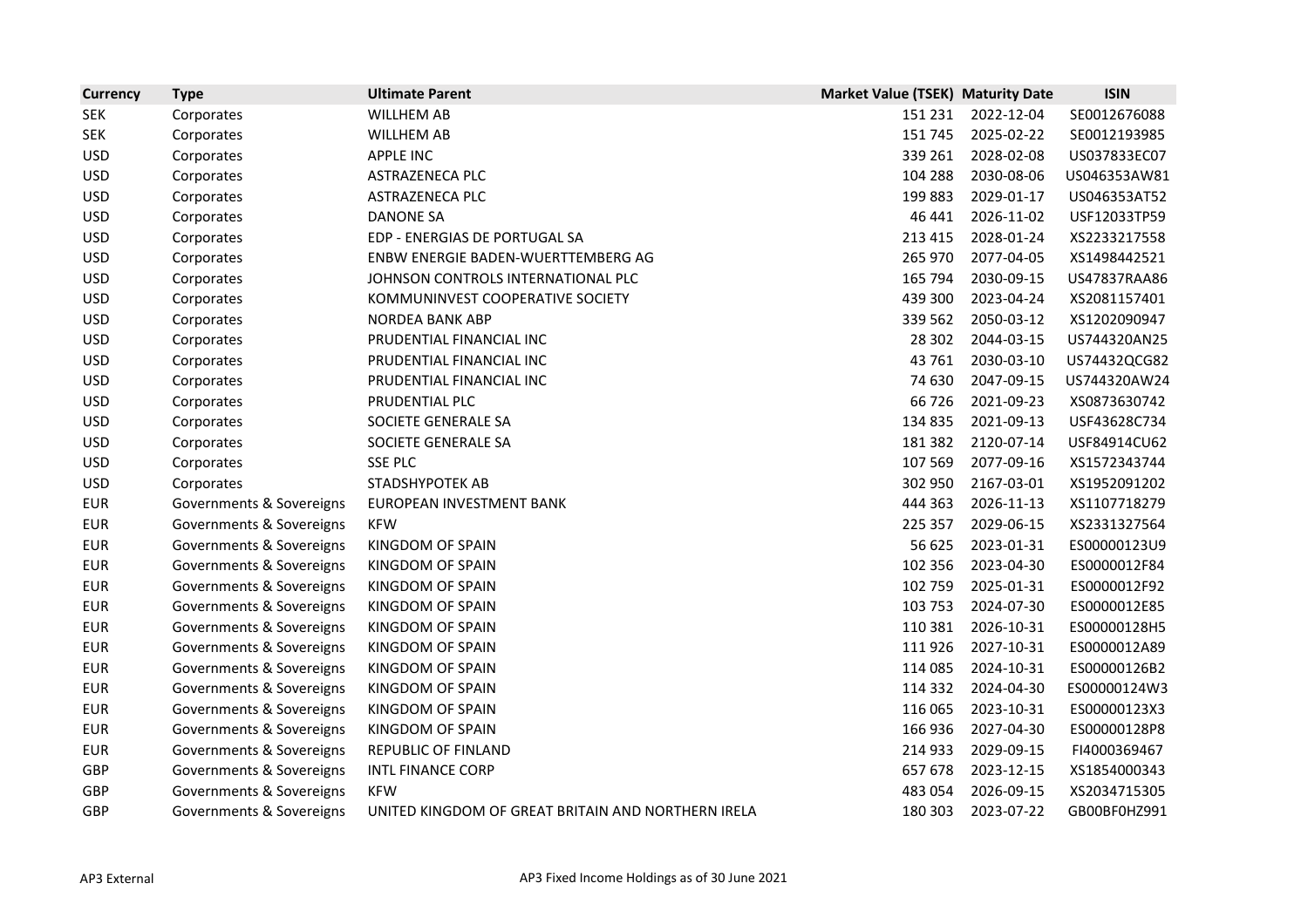| <b>Currency</b> | <b>Type</b>              | <b>Ultimate Parent</b>                             | <b>Market Value (TSEK) Maturity Date</b> |            | <b>ISIN</b>  |
|-----------------|--------------------------|----------------------------------------------------|------------------------------------------|------------|--------------|
| GBP             | Governments & Sovereigns | UNITED KINGDOM OF GREAT BRITAIN AND NORTHERN IRELA | 180 612                                  | 2029-10-22 | GB00BJMHB534 |
| GBP             | Governments & Sovereigns | UNITED KINGDOM OF GREAT BRITAIN AND NORTHERN IRELA | 481 398                                  | 2021-09-07 | GB00B4RMG977 |
| JPY             | Governments & Sovereigns | <b>JAPAN</b>                                       | 155 214                                  | 2030-09-20 | JP1103601LA4 |
| <b>JPY</b>      | Governments & Sovereigns | <b>JAPAN</b>                                       | 159 830                                  | 2026-03-10 | JP1120211G41 |
| JPY             | Governments & Sovereigns | <b>JAPAN</b>                                       | 233 236                                  | 2030-03-20 | JP1103581L42 |
| <b>JPY</b>      | Governments & Sovereigns | <b>JAPAN</b>                                       | 233 848                                  | 2028-12-20 | JP1103531K10 |
| <b>JPY</b>      | Governments & Sovereigns | <b>JAPAN</b>                                       | 241 041                                  | 2027-03-10 | JP1120221H48 |
| <b>JPY</b>      | Governments & Sovereigns | <b>JAPAN</b>                                       | 309 153                                  | 2022-10-01 | JP1024171LA4 |
| <b>JPY</b>      | Governments & Sovereigns | <b>JAPAN</b>                                       | 309 209                                  | 2022-12-20 | JP1051341HC3 |
| JPY             | Governments & Sovereigns | <b>JAPAN</b>                                       | 386 025                                  | 2022-05-01 | JP1024121L54 |
| <b>SEK</b>      | Governments & Sovereigns | AFRICAN DEVELOPMENT BANK                           | 198 194                                  | 2026-04-22 | XS2333243298 |
| <b>SEK</b>      | Governments & Sovereigns | AFRICAN DEVELOPMENT BANK                           | 201 239                                  | 2024-04-11 | XS1980180829 |
| <b>SEK</b>      | Governments & Sovereigns | AFRICAN DEVELOPMENT BANK                           | 351 363                                  | 2022-06-01 | XS1527751991 |
| <b>SEK</b>      | Governments & Sovereigns | ASIAN DEVELOPMENT BANK                             | 194 429                                  | 2028-10-13 | XS2241828644 |
| <b>SEK</b>      | Governments & Sovereigns | ASIAN DEVELOPMENT BANK                             | 292 297                                  | 2028-01-21 | XS2285999210 |
| <b>SEK</b>      | Governments & Sovereigns | ASIAN DEVELOPMENT BANK                             | 348 929                                  | 2026-07-08 | XS2021306589 |
| <b>SEK</b>      | Governments & Sovereigns | ASIAN DEVELOPMENT BANK                             | 502 461                                  | 2023-06-26 | XS1842116961 |
| <b>SEK</b>      | Governments & Sovereigns | EUROPEAN BANK FOR RECONSTRUCTION & DEVELOPMENT     | 195 402                                  | 2026-09-10 | XS2051210214 |
| <b>SEK</b>      | Governments & Sovereigns | EUROPEAN BANK FOR RECONSTRUCTION & DEVELOPMENT     | 202 001                                  | 2023-05-24 | XS1825539056 |
| <b>SEK</b>      | Governments & Sovereigns | EUROPEAN BANK FOR RECONSTRUCTION & DEVELOPMENT     | 300 304                                  | 2025-01-24 | XS2108490173 |
| <b>SEK</b>      | Governments & Sovereigns | EUROPEAN BANK FOR RECONSTRUCTION & DEVELOPMENT     | 404 124                                  | 2024-01-18 | XS1937041157 |
| <b>SEK</b>      | Governments & Sovereigns | EUROPEAN INVESTMENT BANK                           | 298 655                                  | 2026-03-23 | XS2320545499 |
| <b>SEK</b>      | Governments & Sovereigns | EUROPEAN INVESTMENT BANK                           | 303 051                                  | 2022-07-19 | XS1551293019 |
| <b>SEK</b>      | Governments & Sovereigns | EUROPEAN INVESTMENT BANK                           | 336 675                                  | 2030-09-17 | XS2230650405 |
| <b>SEK</b>      | Governments & Sovereigns | EUROPEAN INVESTMENT BANK                           | 513 242                                  | 2025-01-30 | XS1757428088 |
| <b>SEK</b>      | Governments & Sovereigns | EUROPEAN INVESTMENT BANK                           | 539 783                                  | 2023-11-13 | XS0852107266 |
| <b>SEK</b>      | Governments & Sovereigns | <b>INTL FINANCE CORP</b>                           | 97 091                                   | 2026-09-03 | XS2049625028 |
| <b>SEK</b>      | Governments & Sovereigns | INTL FINANCE CORP                                  | 201 662                                  | 2023-01-30 | XS1759252445 |
| <b>SEK</b>      | Governments & Sovereigns | <b>INTL FINANCE CORP</b>                           | 291 151                                  | 2029-01-29 | XS2293578592 |
| <b>SEK</b>      | Governments & Sovereigns | <b>INTL FINANCE CORP</b>                           | 409 092                                  | 2025-05-12 | XS1801906600 |
| <b>SEK</b>      | Governments & Sovereigns | <b>INTL FINANCE CORP</b>                           | 427 768                                  | 2027-04-05 | XS1588019221 |
| <b>SEK</b>      | Governments & Sovereigns | <b>KFW</b>                                         | 252 208                                  | 2023-01-23 | XS1756683659 |
| <b>SEK</b>      | Governments & Sovereigns | KINGDOM OF SWEDEN                                  | 91858                                    | 2045-11-24 | SE0015193313 |
| <b>SEK</b>      | Governments & Sovereigns | KINGDOM OF SWEDEN                                  | 155 716                                  | 2022-06-01 | SE0003784461 |
| <b>SEK</b>      | Governments & Sovereigns | KINGDOM OF SWEDEN                                  | 239 617                                  | 2032-06-01 | SE0004517290 |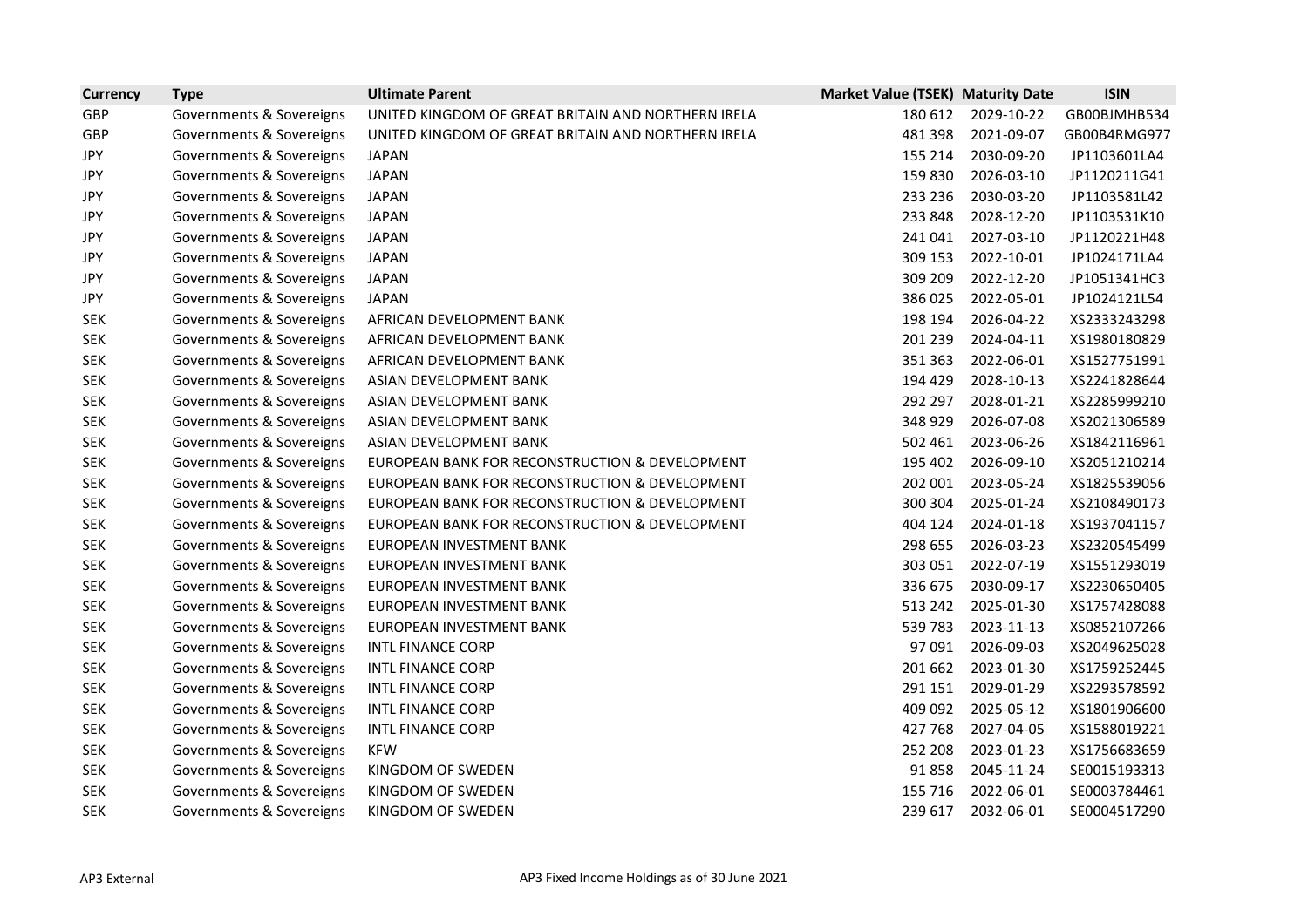| <b>Currency</b> | <b>Type</b>              | <b>Ultimate Parent</b>                         | <b>Market Value (TSEK) Maturity Date</b> |            | <b>ISIN</b>  |
|-----------------|--------------------------|------------------------------------------------|------------------------------------------|------------|--------------|
| <b>SEK</b>      | Governments & Sovereigns | KINGDOM OF SWEDEN                              | 298 564                                  | 2030-06-01 | SE0013748258 |
| <b>SEK</b>      | Governments & Sovereigns | KINGDOM OF SWEDEN                              | 456 589                                  | 2026-06-01 | SE0008014062 |
| <b>SEK</b>      | Governments & Sovereigns | KINGDOM OF SWEDEN                              | 465 860                                  | 2027-12-01 | SE0009548704 |
| <b>SEK</b>      | Governments & Sovereigns | KINGDOM OF SWEDEN                              | 593 940                                  | 2032-06-01 | SE0007045745 |
| <b>SEK</b>      | Governments & Sovereigns | KINGDOM OF SWEDEN                              | 690 367                                  | 2030-09-09 | XS2226974504 |
| <b>SEK</b>      | Governments & Sovereigns | KINGDOM OF SWEDEN                              | 788 191                                  | 2023-11-13 | SE0004869071 |
| <b>SEK</b>      | Governments & Sovereigns | KINGDOM OF SWEDEN                              | 790 761                                  | 2025-06-01 | SE0005703550 |
| <b>SEK</b>      | Governments & Sovereigns | KINGDOM OF SWEDEN                              | 881 230                                  | 2028-12-01 | SE0000556599 |
| <b>SEK</b>      | Governments & Sovereigns | LANDWIRTSCHAFTLICHE RENTENBANK                 | 342 692                                  | 2027-09-28 | XS2238022060 |
| <b>SEK</b>      | Governments & Sovereigns | NORDIC INVESTMENT BANK                         | 100 595                                  | 2024-02-01 | XS1943607975 |
| <b>SEK</b>      | Governments & Sovereigns | NORDIC INVESTMENT BANK                         | 201 880                                  | 2022-08-29 | XS1673097637 |
| <b>SEK</b>      | Governments & Sovereigns | NORDIC INVESTMENT BANK                         | 303 589                                  | 2023-09-22 | XS1494406074 |
| <b>SEK</b>      | Governments & Sovereigns | RIKSBANKEN                                     | 1624000                                  | 2021-06-30 | SE0016276158 |
| <b>USD</b>      | Governments & Sovereigns | AFRICAN DEVELOPMENT BANK                       | 520 795                                  | 2021-12-06 | US00828EDF34 |
| <b>USD</b>      | Governments & Sovereigns | EUROPEAN BANK FOR RECONSTRUCTION & DEVELOPMENT | 451 361                                  | 2025-02-13 | US29874QEE08 |
| <b>USD</b>      | Governments & Sovereigns | EUROPEAN BANK FOR RECONSTRUCTION & DEVELOPMENT | 518 090                                  | 2021-07-15 | US29874QDG64 |
| <b>USD</b>      | Governments & Sovereigns | EUROPEAN BANK FOR RECONSTRUCTION & DEVELOPMENT | 842 778                                  | 2024-09-27 | US29874QAY08 |
| <b>USD</b>      | Governments & Sovereigns | EUROPEAN INVESTMENT BANK                       | 346 403                                  | 2031-05-13 | US298785JN70 |
| <b>USD</b>      | Governments & Sovereigns | <b>INTL FINANCE CORP</b>                       | 452 855                                  | 2025-03-03 | US45905URL07 |
| <b>USD</b>      | Governments & Sovereigns | <b>INTL FINANCE CORP</b>                       | 455 018                                  | 2023-10-04 | XS1890154294 |
| <b>USD</b>      | Governments & Sovereigns | <b>INTL FINANCE CORP</b>                       | 566 739                                  | 2025-11-20 | US45905U6L39 |
| <b>USD</b>      | Governments & Sovereigns | <b>INTL FINANCE CORP</b>                       | 816913                                   | 2022-10-24 | US45950VLH77 |
| <b>USD</b>      | Governments & Sovereigns | <b>KFW</b>                                     | 879 072                                  | 2022-09-29 | US500769HP20 |
| <b>USD</b>      | Governments & Sovereigns | NORDIC INVESTMENT BANK                         | 397 762                                  | 2021-09-30 | US65562QAW50 |
| <b>USD</b>      | Governments & Sovereigns | UNITED STATES OF AMERICA                       | 184 073                                  | 2049-02-15 | US912810SG40 |
| <b>USD</b>      | Governments & Sovereigns | UNITED STATES OF AMERICA                       | 253 022                                  | 2046-02-15 | US912810RR14 |
| <b>USD</b>      | Governments & Sovereigns | UNITED STATES OF AMERICA                       | 261921                                   | 2021-12-31 | US912828G872 |
| <b>USD</b>      | Governments & Sovereigns | UNITED STATES OF AMERICA                       | 409 360                                  | 2026-01-15 | US912810FS25 |
| <b>USD</b>      | Governments & Sovereigns | UNITED STATES OF AMERICA                       | 435 399                                  | 2022-02-28 | US912828W556 |
| <b>USD</b>      | Governments & Sovereigns | UNITED STATES OF AMERICA                       | 436 981                                  | 2022-12-15 | US912828YW42 |
| <b>USD</b>      | Governments & Sovereigns | UNITED STATES OF AMERICA                       | 471 721                                  | 2027-01-15 | US912828V491 |
| <b>USD</b>      | Governments & Sovereigns | UNITED STATES OF AMERICA                       | 479 769                                  | 2024-10-15 | US912828YL86 |
| <b>USD</b>      | Governments & Sovereigns | UNITED STATES OF AMERICA                       | 522 514                                  | 2022-01-31 | US912828V723 |
| <b>USD</b>      | Governments & Sovereigns | UNITED STATES OF AMERICA                       | 525 341                                  | 2029-01-15 | US9128285W63 |
| <b>USD</b>      | Governments & Sovereigns | UNITED STATES OF AMERICA                       | 568 139                                  | 2029-02-15 | US9128286B18 |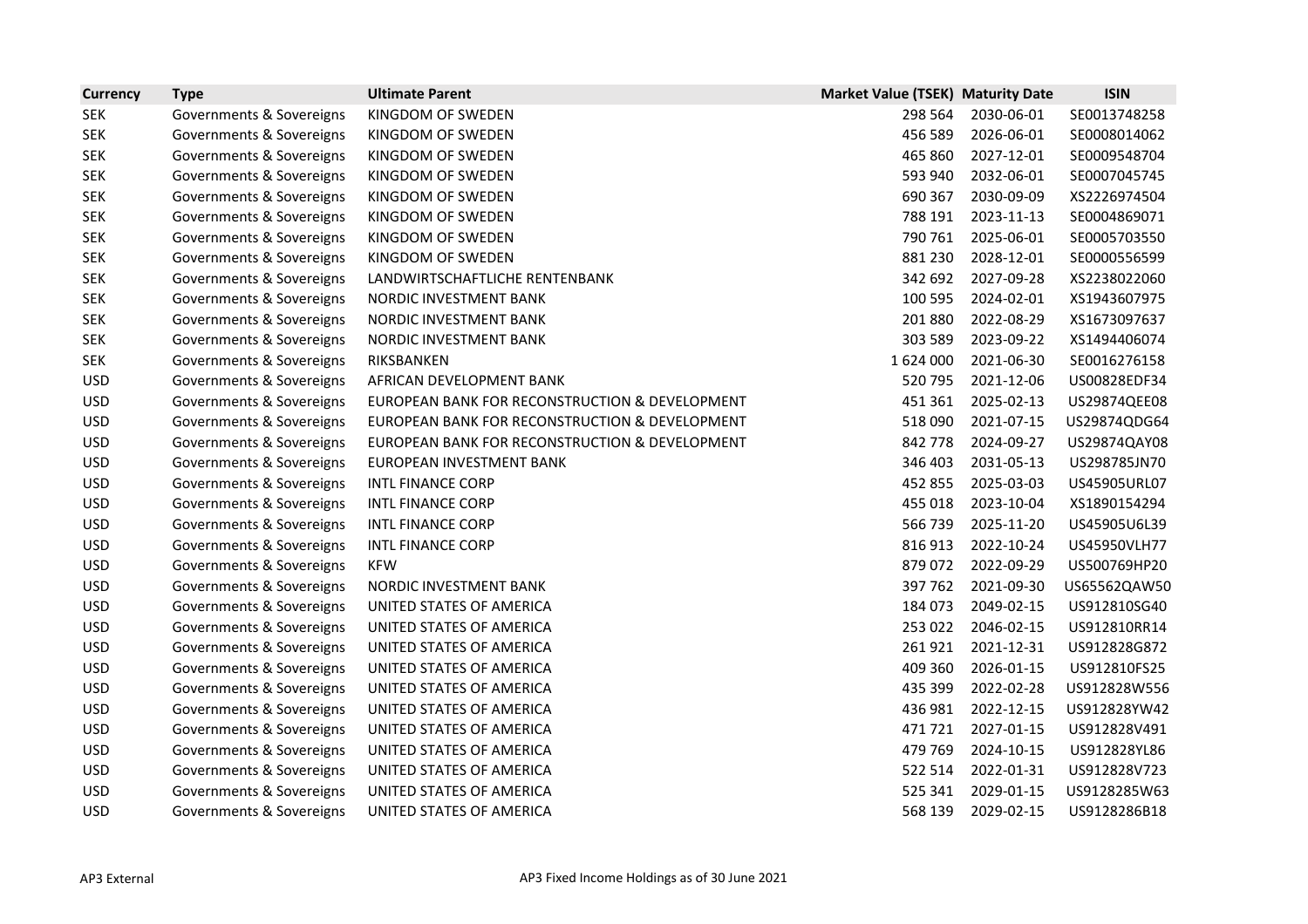| <b>Currency</b> | <b>Type</b>              | <b>Ultimate Parent</b>   | <b>Market Value (TSEK) Maturity Date</b> |            | <b>ISIN</b>  |
|-----------------|--------------------------|--------------------------|------------------------------------------|------------|--------------|
| <b>USD</b>      | Governments & Sovereigns | UNITED STATES OF AMERICA | 574 656                                  | 2028-04-15 | US912810FD55 |
| <b>USD</b>      | Governments & Sovereigns | UNITED STATES OF AMERICA | 586 188                                  | 2024-04-15 | US9128286N55 |
| <b>USD</b>      | Governments & Sovereigns | UNITED STATES OF AMERICA | 609 381                                  | 2022-04-30 | US912828X471 |
| <b>USD</b>      | Governments & Sovereigns | UNITED STATES OF AMERICA | 615 148                                  | 2023-09-30 | US912828T263 |
| <b>USD</b>      | Governments & Sovereigns | UNITED STATES OF AMERICA | 626 366                                  | 2026-07-15 | US912828S505 |
| <b>USD</b>      | Governments & Sovereigns | UNITED STATES OF AMERICA | 634 171                                  | 2024-01-15 | US912828B253 |
| <b>USD</b>      | Governments & Sovereigns | UNITED STATES OF AMERICA | 668 198                                  | 2025-04-15 | US912828ZJ22 |
| <b>USD</b>      | Governments & Sovereigns | UNITED STATES OF AMERICA | 674 473                                  | 2022-04-15 | US912828X398 |
| <b>USD</b>      | Governments & Sovereigns | UNITED STATES OF AMERICA | 687984                                   | 2029-04-15 | US912810FH69 |
| <b>USD</b>      | Governments & Sovereigns | UNITED STATES OF AMERICA | 696 338                                  | 2029-07-15 | US9128287D64 |
| <b>USD</b>      | Governments & Sovereigns | UNITED STATES OF AMERICA | 719 456                                  | 2030-08-15 | US91282CAE12 |
| <b>USD</b>      | Governments & Sovereigns | UNITED STATES OF AMERICA | 720 877                                  | 2022-07-15 | US912828TE09 |
| <b>USD</b>      | Governments & Sovereigns | UNITED STATES OF AMERICA | 749 183                                  | 2026-01-15 | US912828N712 |
| <b>USD</b>      | Governments & Sovereigns | UNITED STATES OF AMERICA | 759 576                                  | 2023-04-15 | US9128284H06 |
| <b>USD</b>      | Governments & Sovereigns | UNITED STATES OF AMERICA | 766 530                                  | 2025-10-15 | US91282CAQ42 |
| <b>USD</b>      | Governments & Sovereigns | UNITED STATES OF AMERICA | 796 076                                  | 2028-01-15 | US912810PV44 |
| <b>USD</b>      | Governments & Sovereigns | UNITED STATES OF AMERICA | 800 743                                  | 2030-05-15 | US912828ZQ64 |
| <b>USD</b>      | Governments & Sovereigns | UNITED STATES OF AMERICA | 818 305                                  | 2027-09-30 | US91282CAL54 |
| <b>USD</b>      | Governments & Sovereigns | UNITED STATES OF AMERICA | 827 847                                  | 2024-07-15 | US912828WU04 |
| <b>USD</b>      | Governments & Sovereigns | UNITED STATES OF AMERICA | 829 087                                  | 2030-01-15 | US912828Z377 |
| <b>USD</b>      | Governments & Sovereigns | UNITED STATES OF AMERICA | 832 459                                  | 2028-01-15 | US9128283R96 |
| <b>USD</b>      | Governments & Sovereigns | UNITED STATES OF AMERICA | 836 287                                  | 2030-07-15 | US912828ZZ63 |
| <b>USD</b>      | Governments & Sovereigns | UNITED STATES OF AMERICA | 836 708                                  | 2023-07-15 | US912828VM96 |
| <b>USD</b>      | Governments & Sovereigns | UNITED STATES OF AMERICA | 841 390                                  | 2025-06-30 | US912828ZW33 |
| <b>USD</b>      | Governments & Sovereigns | UNITED STATES OF AMERICA | 850785                                   | 2023-12-15 | US91282CBA80 |
| <b>USD</b>      | Governments & Sovereigns | UNITED STATES OF AMERICA | 869 121                                  | 2030-02-15 | US912828Z948 |
| <b>USD</b>      | Governments & Sovereigns | UNITED STATES OF AMERICA | 869 378                                  | 2022-05-31 | US912828XR65 |
| <b>USD</b>      | Governments & Sovereigns | UNITED STATES OF AMERICA | 874 389                                  | 2028-11-15 | US9128285M81 |
| <b>USD</b>      | Governments & Sovereigns | UNITED STATES OF AMERICA | 877 146                                  | 2023-07-31 | US912828S927 |
| <b>USD</b>      | Governments & Sovereigns | UNITED STATES OF AMERICA | 877 515                                  | 2023-03-31 | US912828Q293 |
| <b>USD</b>      | Governments & Sovereigns | UNITED STATES OF AMERICA | 877 720                                  | 2022-09-30 | US9128282W90 |
| <b>USD</b>      | Governments & Sovereigns | UNITED STATES OF AMERICA | 879 143                                  | 2022-10-31 | US9128283C28 |
| <b>USD</b>      | Governments & Sovereigns | UNITED STATES OF AMERICA | 879 855                                  | 2022-07-31 | US912828XQ82 |
| <b>USD</b>      | Governments & Sovereigns | UNITED STATES OF AMERICA | 880 302                                  | 2023-06-30 | US912828S356 |
| <b>USD</b>      | Governments & Sovereigns | UNITED STATES OF AMERICA | 881 313                                  | 2023-05-15 | US912828VB32 |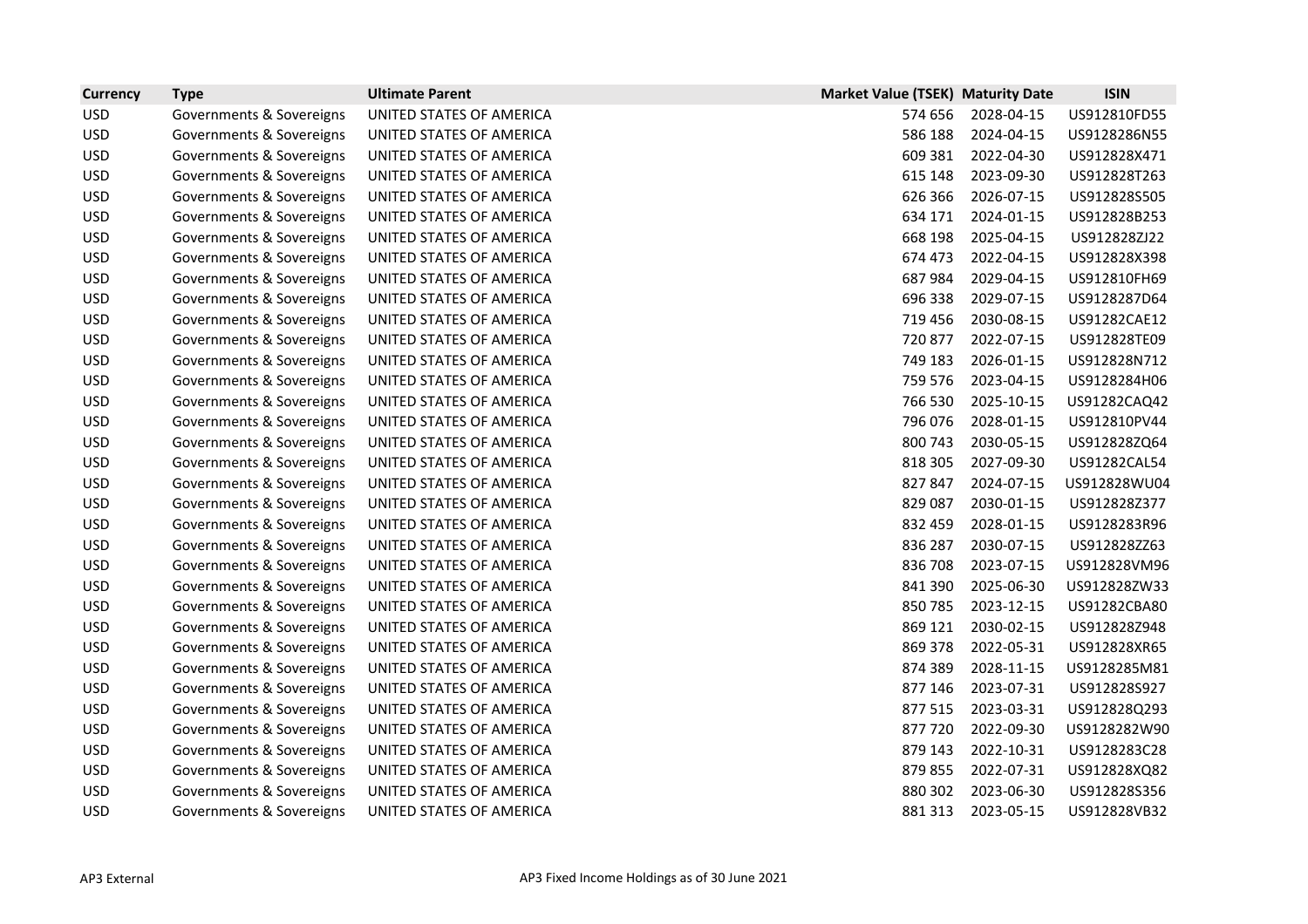| <b>Currency</b> | <b>Type</b>                        | <b>Ultimate Parent</b>             | <b>Market Value (TSEK) Maturity Date</b> |            | <b>ISIN</b>  |
|-----------------|------------------------------------|------------------------------------|------------------------------------------|------------|--------------|
| <b>USD</b>      | Governments & Sovereigns           | UNITED STATES OF AMERICA           | 886 596                                  | 2023-02-15 | US912828UN88 |
| <b>USD</b>      | Governments & Sovereigns           | UNITED STATES OF AMERICA           | 888 559                                  | 2026-05-15 | US912828R366 |
| <b>USD</b>      | Governments & Sovereigns           | UNITED STATES OF AMERICA           | 892 006                                  | 2026-02-15 | US912828P469 |
| <b>USD</b>      | Governments & Sovereigns           | UNITED STATES OF AMERICA           | 899 905                                  | 2024-03-31 | US912828W713 |
| <b>USD</b>      | Governments & Sovereigns           | UNITED STATES OF AMERICA           | 903 033                                  | 2024-06-30 | US912828XX34 |
| <b>USD</b>      | Governments & Sovereigns           | UNITED STATES OF AMERICA           | 904 297                                  | 2026-07-31 | US912828Y958 |
| <b>USD</b>      | Governments & Sovereigns           | UNITED STATES OF AMERICA           | 905 104                                  | 2026-11-15 | US912828U246 |
| <b>USD</b>      | Governments & Sovereigns           | UNITED STATES OF AMERICA           | 906 607                                  | 2025-08-15 | US912828K742 |
| <b>USD</b>      | Governments & Sovereigns           | UNITED STATES OF AMERICA           | 906 614                                  | 2024-11-15 | US912828G385 |
| <b>USD</b>      | Governments & Sovereigns           | UNITED STATES OF AMERICA           | 910 078                                  | 2027-01-15 | US912810PS15 |
| <b>USD</b>      | Governments & Sovereigns           | UNITED STATES OF AMERICA           | 912 593                                  | 2025-11-15 | US912828M565 |
| <b>USD</b>      | Governments & Sovereigns           | UNITED STATES OF AMERICA           | 913 156                                  | 2024-08-15 | US912828D564 |
| <b>USD</b>      | Governments & Sovereigns           | UNITED STATES OF AMERICA           | 917 805                                  | 2027-11-15 | US9128283F58 |
| <b>USD</b>      | Governments & Sovereigns           | UNITED STATES OF AMERICA           | 921 708                                  | 2027-02-15 | US912828V988 |
| <b>USD</b>      | Governments & Sovereigns           | UNITED STATES OF AMERICA           | 922 343                                  | 2027-08-15 | US9128282R06 |
| <b>USD</b>      | Governments & Sovereigns           | UNITED STATES OF AMERICA           | 923 721                                  | 2027-05-15 | US912828X885 |
| <b>USD</b>      | Governments & Sovereigns           | UNITED STATES OF AMERICA           | 926 093                                  | 2029-05-15 | US9128286T26 |
| <b>USD</b>      | Governments & Sovereigns           | UNITED STATES OF AMERICA           | 929 656                                  | 2025-02-28 | US9128283Z13 |
| <b>USD</b>      | Governments & Sovereigns           | UNITED STATES OF AMERICA           | 940 268                                  | 2025-01-15 | US912828H458 |
| <b>USD</b>      | Governments & Sovereigns           | UNITED STATES OF AMERICA           | 951 710                                  | 2028-02-15 | US9128283W81 |
| <b>USD</b>      | Governments & Sovereigns           | UNITED STATES OF AMERICA           | 953 799                                  | 2028-05-15 | US9128284N73 |
| <b>USD</b>      | Governments & Sovereigns           | UNITED STATES OF AMERICA           | 994 929                                  | 2025-01-15 | US912810FR42 |
| <b>USD</b>      | Governments & Sovereigns           | UNITED STATES OF AMERICA           | 1020636                                  | 2024-01-15 | US91282CBE03 |
| <b>USD</b>      | Governments & Sovereigns           | UNITED STATES OF AMERICA           | 1 0 3 4 3 2 2                            | 2023-01-15 | US912828UH11 |
| <b>USD</b>      | Governments & Sovereigns           | UNITED STATES OF AMERICA           | 1 0 5 9 1 5 2                            | 2025-07-15 | US912828XL95 |
| <b>USD</b>      | Governments & Sovereigns           | UNITED STATES OF AMERICA           | 1060486                                  | 2025-01-31 | US912828Z526 |
| <b>USD</b>      | Governments & Sovereigns           | UNITED STATES OF AMERICA           | 1084083                                  | 2023-08-15 | US912828VS66 |
| <b>USD</b>      | Governments & Sovereigns           | UNITED STATES OF AMERICA           | 1 086 690                                | 2025-05-15 | US912828XB14 |
| <b>USD</b>      | Governments & Sovereigns           | UNITED STATES OF AMERICA           | 1 088 712                                | 2023-11-15 | US912828WE61 |
| <b>USD</b>      | Governments & Sovereigns           | UNITED STATES OF AMERICA           | 1 100 441                                | 2024-02-15 | US912828B667 |
| <b>USD</b>      | Governments & Sovereigns           | UNITED STATES OF AMERICA           | 1 106 395                                | 2029-01-15 | US912810PZ57 |
| <b>USD</b>      | Governments & Sovereigns           | UNITED STATES OF AMERICA           | 1 152 318                                | 2028-07-15 | US912828Y388 |
| <b>USD</b>      | Governments & Sovereigns           | UNITED STATES OF AMERICA           | 1 363 036                                | 2024-05-15 | US912828WJ58 |
| <b>USD</b>      | <b>Insurance-Linked Securities</b> | <b>Insurance-Linked Securities</b> | 3 987 755                                |            |              |
| <b>EUR</b>      | Mortgages & Agencies               | <b>TROPHI AB</b>                   | 480 991                                  | 2025-12-31 |              |